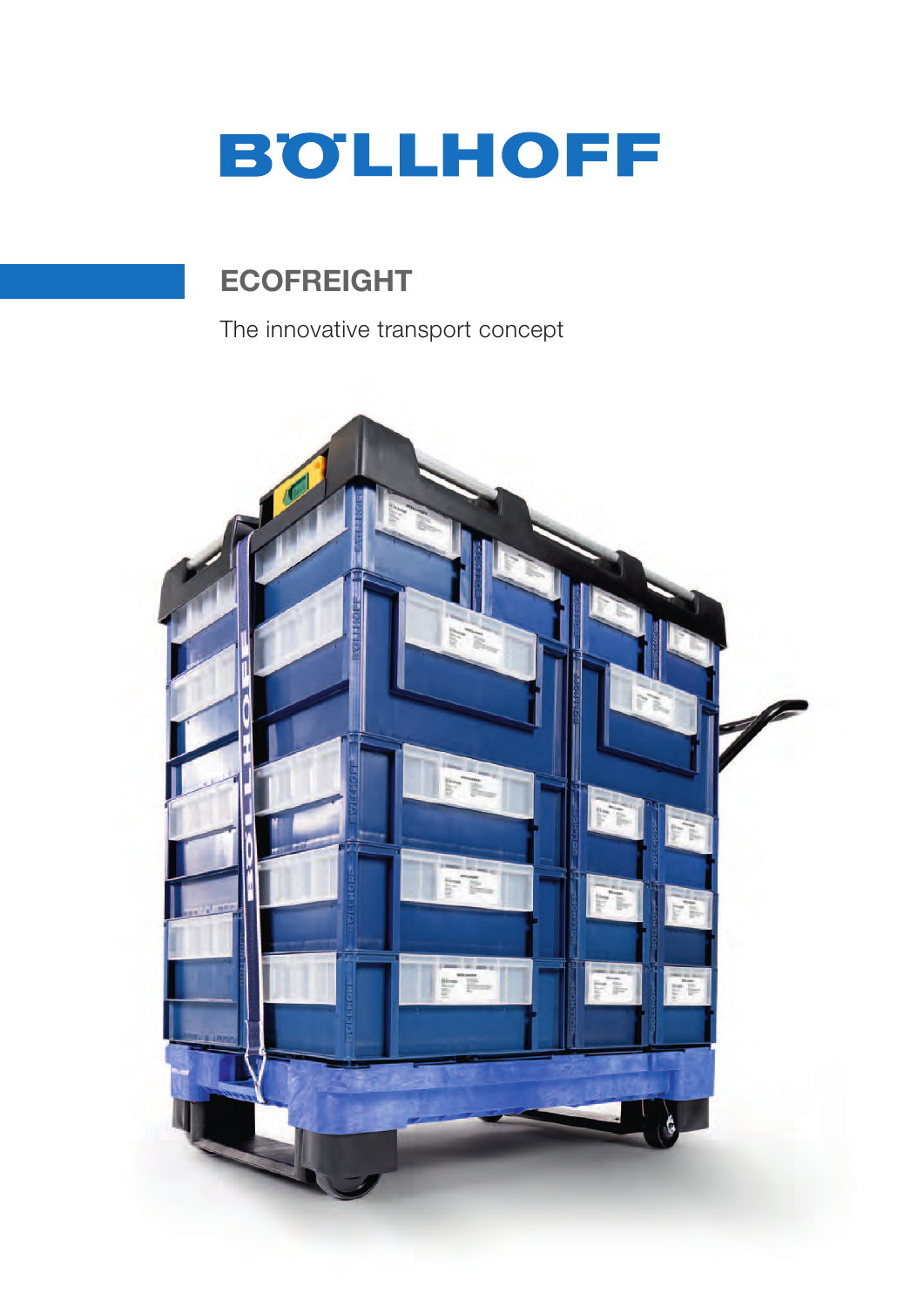The issue of sustainability is becoming increasingly important. In the field of logistics, the challenge is to transport goods in a resource-saving manner. Wood, paper and cardboard are to be avoided on delivery or are already prohibited by many companies. Filling material, such as wrapping foil or shrink hoods, is also reluctantly seen as a potential waste product.

In order to meet the requirements of our customers and establish sustainability in logistics processes, we use an innovative transport concept – ECOFREIGHT.



An integrated chassis in the pallet floors with two rigid and two movable rollers ensures flexible transport. By activating a foot brake unintentional rolling is prevented. In combination with the use of a suitable handle for hooking in, the pallet is completely movable and the use of a lifting truck is no longer necessary.

# TRAILER COUPLING

Via flexible trailer couplings several pallets can be attached to each other and be moved.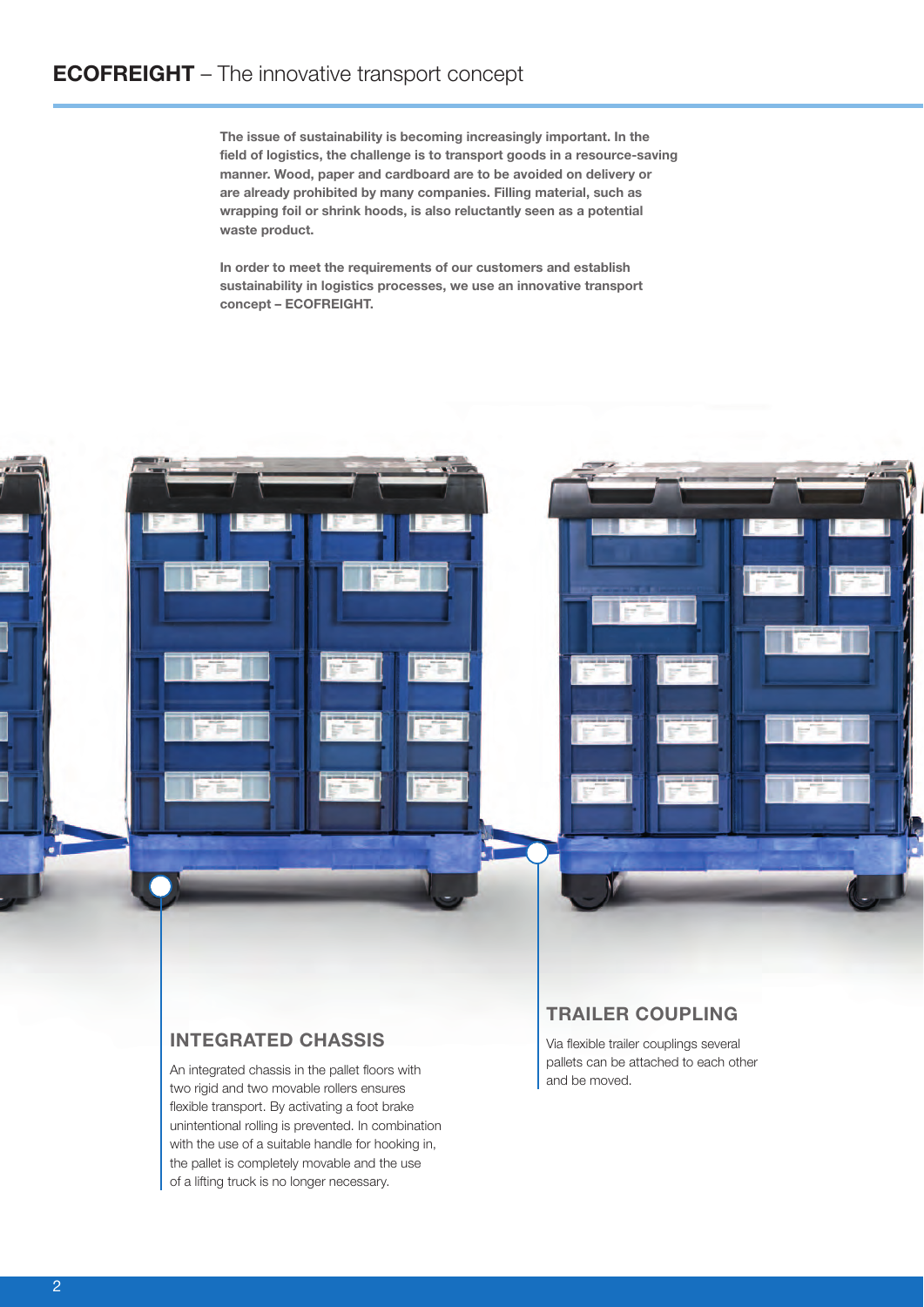Our ECOFREIGHT transport concept is based on mobile pallets with integrated load securing. Thanks to the combination of pallet, handle and trailer coupling, no lift truck is necessary. The absence of wood, paper and cardboard also protects the environment – for more sustainability in logistics.

Many shipments or part loads per point of need have a transport weight of less than 350 kg. Through ECOFREIGHT the delivery takes place with half pallet made of plastic instead of classic wooden pallets.

#### Your benefits at a glance

- Direct delivery to the places of need
- Simultaneous collection of the empties at delivery
- Securing loads during transport
- $\blacksquare$  The mixing of goods from different small load carriers on a collective package is avoided
- Saving of packaging material



## ECOSIT® ECOBIN CONTAINER

Optimized dimensions of the containers lead to optimal utilization of the pallets – the space required for transportation is minimized.

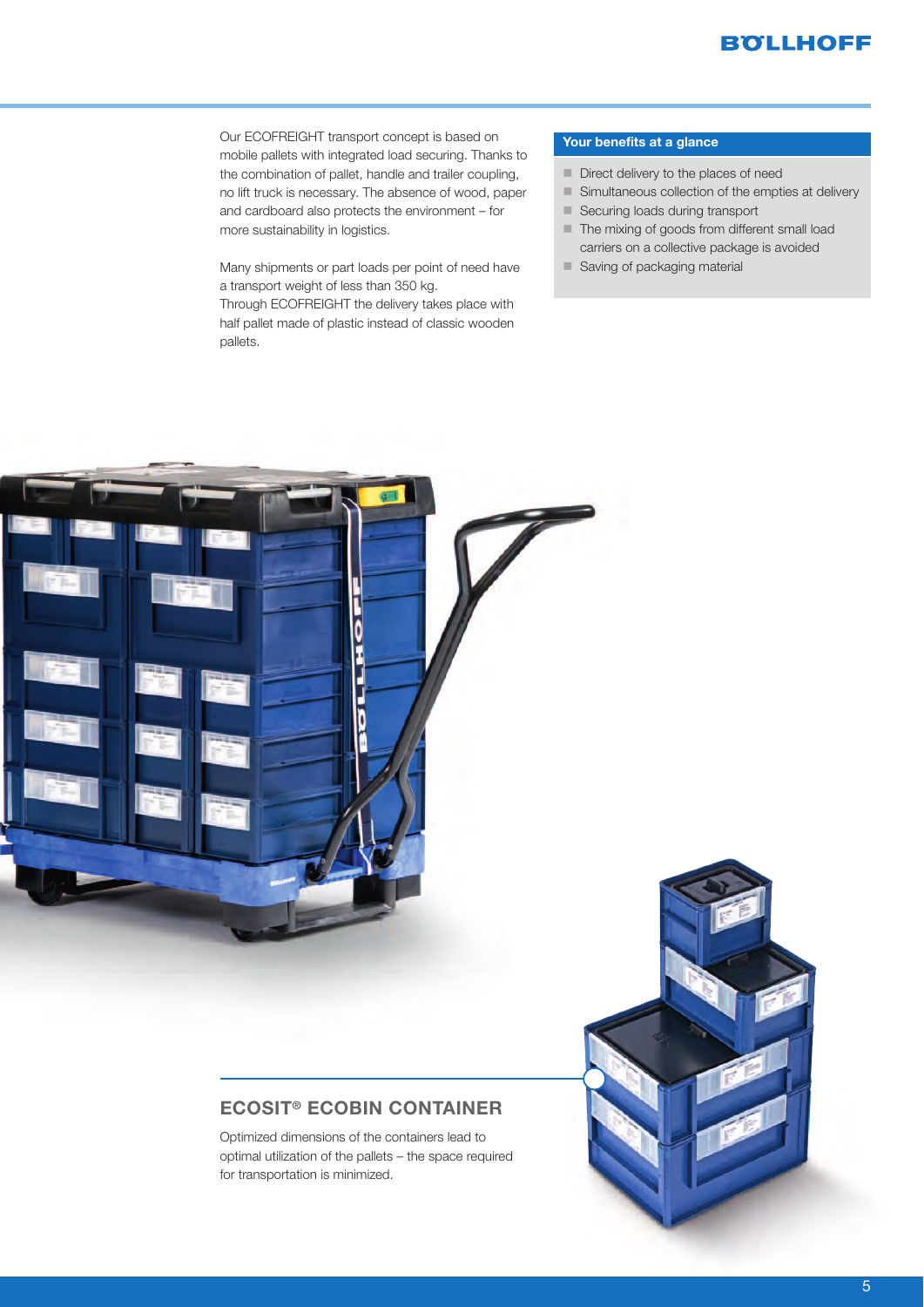### LOAD SECURING

A matching end cover with integrated tension straps provides additional load securing. The lid is placed on top of the stacked ECOBIN containers and the tension belts are hung and fixed in a corresponding device in the pallet floor. If a truck is equipped with lashing eyes in the loading area, the load can also be additionally secured with them.

## HOLDING HANDLE

If required, a flexible handle can be hooked into the recesses of the pallet. In combination with the integrated running gear, the pallet can be moved as with a lift truck.

Full pallets (without chassis and trailer coupling) are still used for shipments with higher weights. The full pallets we use are made of plastic and also have a surrounding stacking edge and additional anti-slip elements.



### STACKED EDGE

0

i<br>F

b

An all-round stacking edge prevents the containers from slipping and falling down.

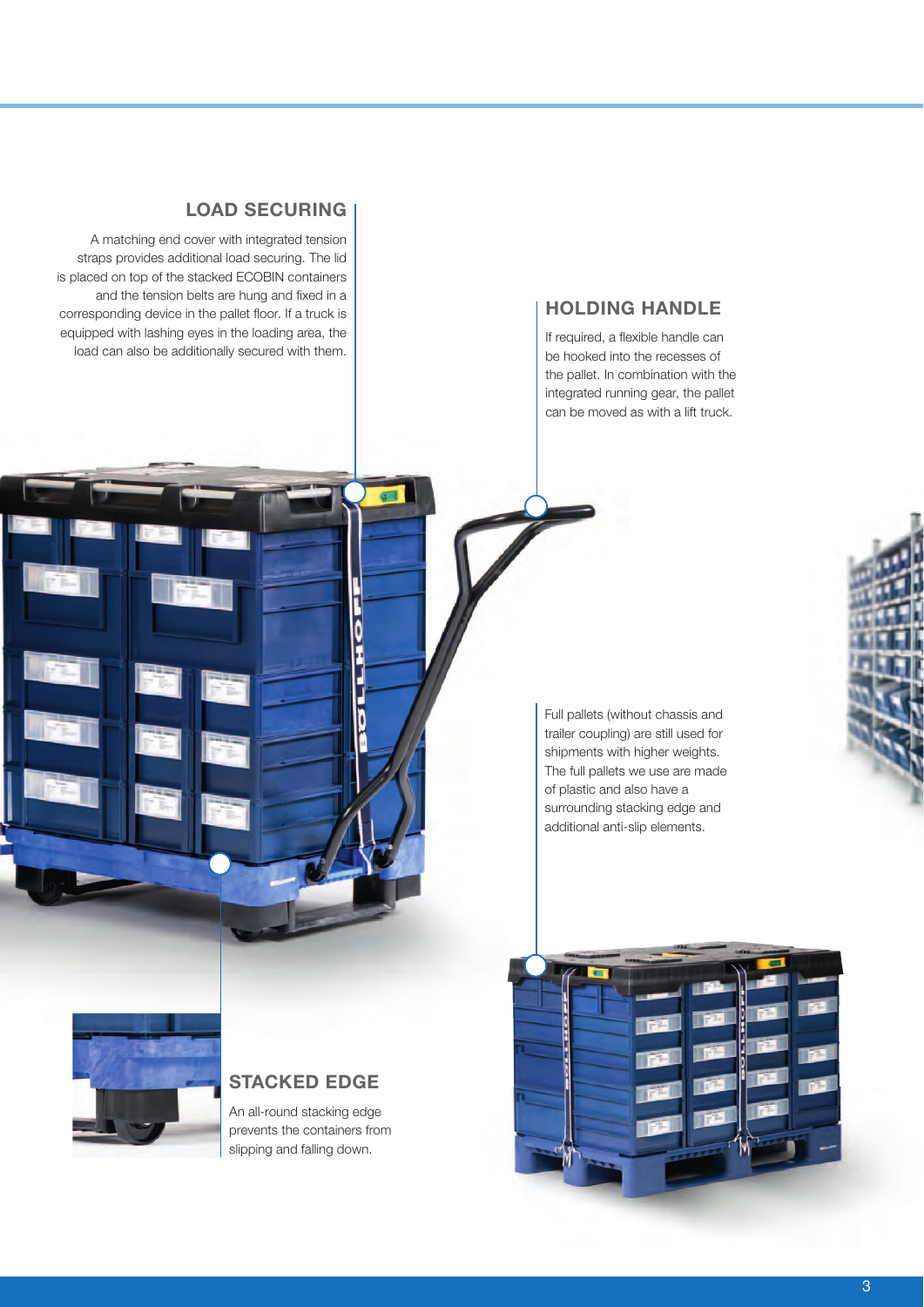# **BOLLHOFF**

# By using the<br>transport concept vou henefit from: you benefit from:



By placing ECOFREIGHT directly on the RFID box, maximum efficiency is guaranteed. After the order is placed, the empty containers are simply placed on the plastic pallet. The valuable space on the shelf is thus preserved for filled containers.

### Cost savings

By avoiding waste (in the form of wrapping foil, separating cartons between the ECOBIN containers, shrink hoods and other filling material) you save the costs of disposal at the delivery point.

### **Sustainability**

The use of plastic pallets (instead of wooden pallets) ensures a considerably longer service life. The avoidance of the abovementioned waste ensures an environmentally friendly transport of goods.

# Fast and efficient item protection

The goods are always secured both during transport to the delivery point and during further transport within the company. Even if the entire pallet falls over, the ECOBIN containers remain in place. It is impossible for goods to fall out and for different articles to mix.

### Uniform collection of empties

The pallet also serves as a uniform collection point for empty containers, which can be taken directly to the loading area. Alternatively, the containers are often deposited at different points in production. This means that they take up unnecessary space and have to be collected in a time-consuming and costly manner.

### No lift truck required

For loading and transporting classic pallets, a lift truck is required, which usually has to be provided on site. Thanks to the integrated running gear, ECOFREIGHT does not require a pallet truck, so the resource is no longer tied up on site.